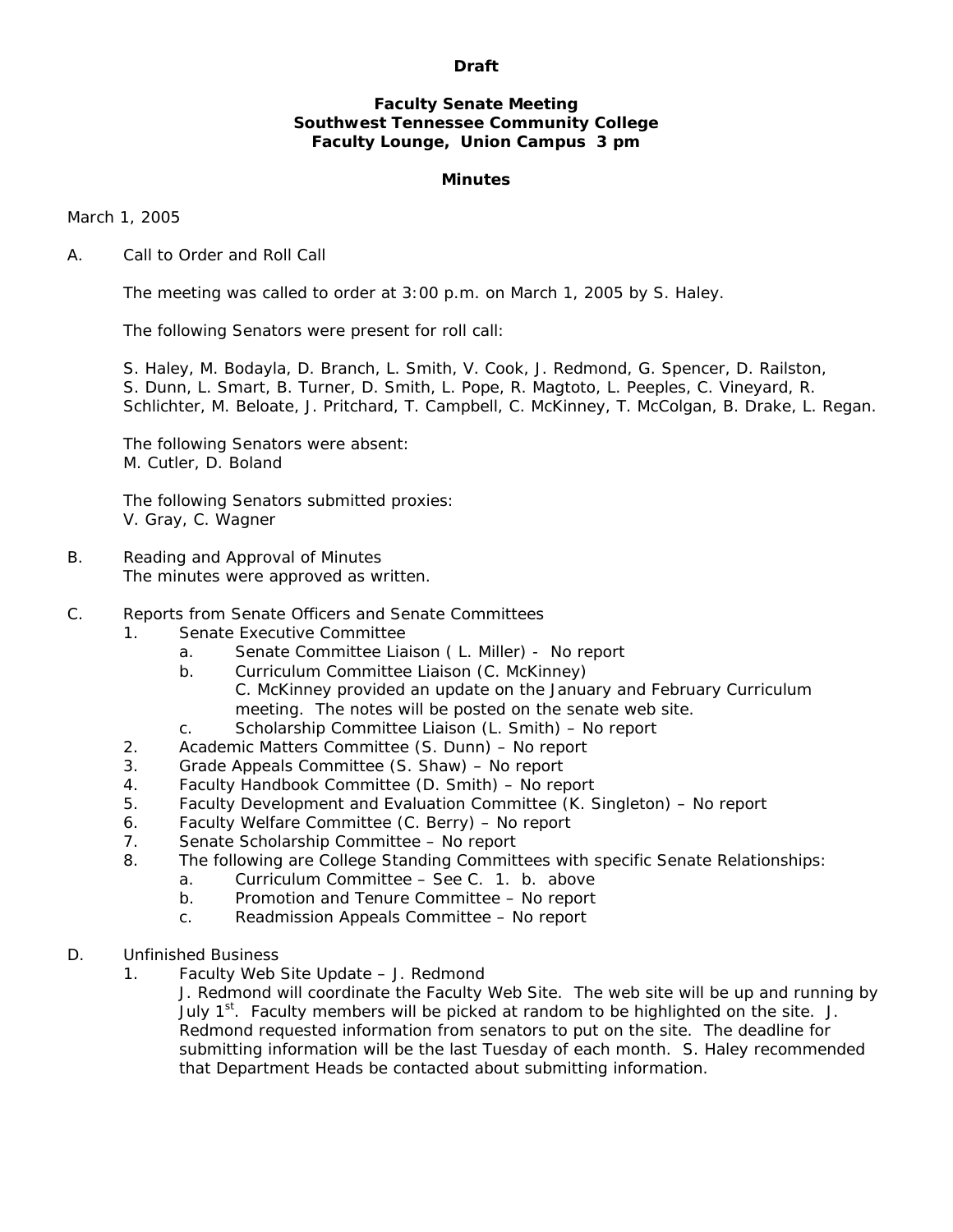- 2. Traffic Information Update S. Haley No report
- E. New Business
	- 1. Dr. Miller Dr. Miller was not able to attend the Faculty Senate Meeting.
	- 2. Faculty Awards M. Bodayla

 M. Bodayla reported the procedure which will be used for Faculty Awards this year. The Faculty Senate will send notices to faculty regarding Faculty Awards. The Academic Dean's Office (currently Arch Griffin's office) will collect the dossiers and select individuals to evaluate them. All materials will need to be submitted by April  $8<sup>th</sup>$ . The Award Ceremony is scheduled for May  $6<sup>th</sup>$ . M. Bodayla asked Senators to nominate candidates for each award and encourage all faculty to apply.

3. Faculty Senate Elections – L. Smith

 L. Smith shared with the Faculty Senate the time table for the upcoming election. The election will begin Friday, March  $4<sup>th</sup>$  and continue until March  $18<sup>th</sup>$ . Voting will be done on line, so every faculty member will have adequate time to vote.

The 2005-2007 Departmental Representatives are:

- L. Peeples, Accountancy/Office Administration
- C. Vineyard, Business Adm. And Paralegal Studies
- L. Jones, Engineering Tech.
- M. Beloate, Developmental Studies
- T. McColgan, Mathematics
- B. Drake, Natural Sciences
- L. Regan, Nursing

 S. Haley is the candidate for the Faculty Senate President. His Position Paper is posted on the Faculty Senate Website. L. Smith will send all Faculty a notice about how to access his Position Paper.

- 4. Update from SEC meeting with Dr. Miller S. Haley Dr. Miller was unable to attend the Senate meeting, the following was reported to the Senate by Steve Haley. The issues were discussed with Dr. Miller at a previous SEC meeting.
	- Parking. Dr. Miller supports registering two cars instead of just one. She will take the issue to the Senior Staff Meeting.
	- Overload Pay. This issue was raised with Dr. Miller regarding disparity in overload pay. Dr. Miller stated that there are currently no funds available after the salary equity study. She will take this issue to the Senior Staff Meeting.
	- Summer School. S. Haley reported that there is no change from last summer. With the increase in wages from the Salary Equity Study, more money will be needed to cover summer classes. Dr. Miller will do the best that she can given the financial impact to allow summer classes. S. Haley will try to get the policy used for Summer, 2004.
	- Graduation Date. The date set for this year's graduation is 5 days after grades are submitted. The reason for the date had to do with obtaining the Pyramid for the ceremony. Arch Griffin stated that next year's date could also be the same. Dr. Miller was not sympathetic to changing the date to be closer to the end of exams.
	- Objectives for next year. The SEC discussed objectives for the coming year.
		- o The SEC asked Dr. Miller to provide more direction to the Deans, etc. on evaluations to allow for more consistency in evaluations. This is especially important if we institute a Merit Pay System.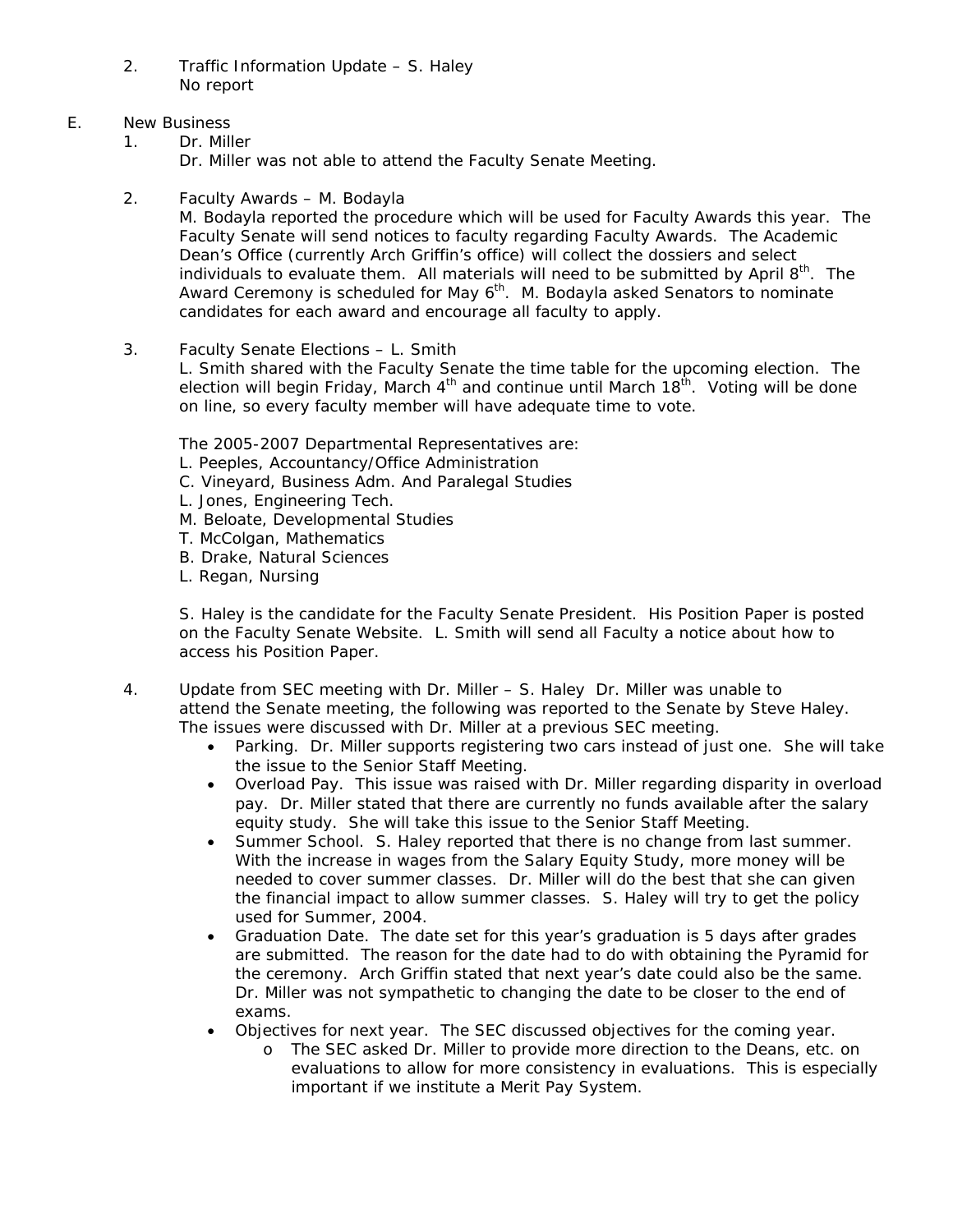- o There needs to be more communication between Deans and Faculty about issues. The summer schedule was discussed where there will be 20 minutes between class. No faculty input was provided.
- o Academic Resource Center. Faculty no longer have access to the Academic Resource Center for testing of students outside of the class. Dr. Miller stated that when the budget was cut to fund the Salary Equity Study, the Academic Resource Center's budget was cut limiting service. She promised to revisit this issue.

## 5. Other Issues

a. Student Academic Rights

 S. Haley addressed the bill in the legislature regarding student academic rights. He read a response from Middle Tennessee State University and East Tennessee State University. The bill is SB 1117. S. Haley asked the Faculty Senate for a response to send to TBR. After much discussion, Clark McKinney moved and M. Bodayla seconded the following motion.

 "The Southwest Tennessee Community College Faculty Senate supports the responses of MTSU and ETSU. However, the STCC Senate objects to allowing the legislature to develop student grievance procedures. This responsibility should remain with TBR and the individual schools." The motion passed with one opposed. The response will be submitted to Dr. Paula Short at TBR.

b. Duplication of On Line Courses

 S. Haley discussed SB 0148 which prevents duplication of on line courses across the State. S. Haley reported that Robbie Melton of RODP feels that this is already being addressed at the state level. R. Schlichter asked how courses not in RODP are evaluated to prevent duplication. S. Haley will get more information on this issue and report back to the Faculty Senate. General discussion followed. Reasons to oppose the bill included loss of academic freedom and enrollment being compromised. L. Smart moved that the Faculty Senate oppose the bill. M. Bodayla seconded. The motion passed.

c. Promotion and Tenure.

 There seems to be some discrepancy in the procedures used for voting on candidates eligible for Promotion and Tenure among departments. This procedure needs to be addressed so it is consistent across the college.

d. Surveys

 M. Bodayla is taking a survey on the issues of Merit Pay and the Academic Resource Center. Please send her any comments that you have on either of these issues.

e. Merit Pay Committee

 The Merit Pay Committee chaired by T. McColgan has met and is looking at other schools to see if they have merit pay or not. The Administration has stated that additional raises from the college will only be given by merit. This does not include any cost of living raises given by they state.

 T. McColgan asked about Phase II of the Salary Equity Study. L. Smith indicated nothing has been done on this issue at this time. S. Haley will check with Dr. Dhingra.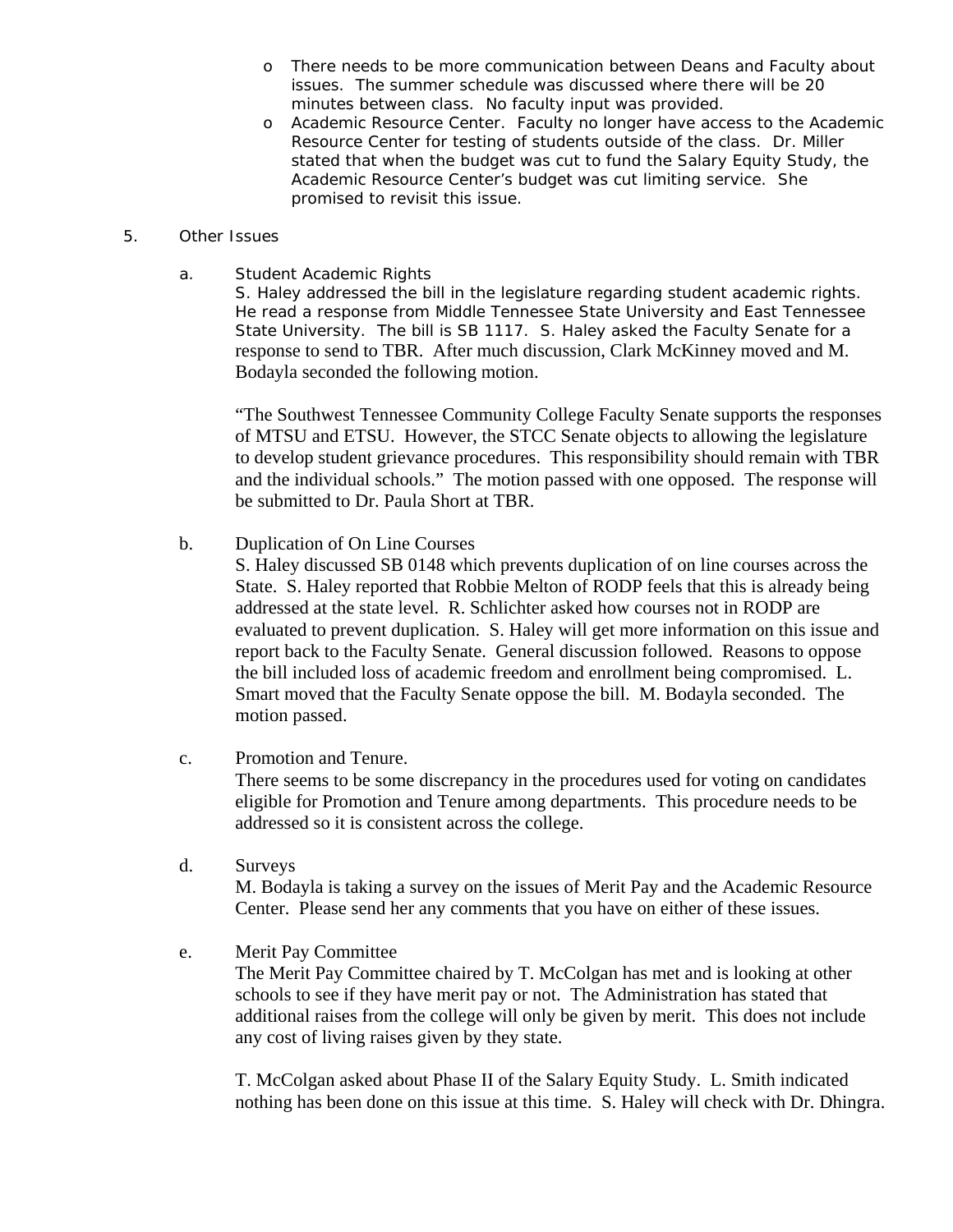- f. Printed Schedule S. Haley reported that Dr. Miller is not real sympathetic to going back to the printed schedule.
- g. Registration Issues The SEC will raise this issue with Dr. Miller.
- F. Adjournment.

The meeting was adjourned at 4:15 p.m. The next meeting is scheduled for April  $5<sup>th</sup>$  at 3 p.m. in the Hospitality Room on the Macon Campus.

\* Senate Sharepoint Web Site: <http://internal.southwest.tn.edu/fac-senate/>

## **2004-2005 Senate**

President: Steve Haley shaley 5635 x

## **Division Senators:**

**Division Senators of Liberal Studies and Education - Five Seats.** Roll (Developmental Studies, Education, Fine Arts/Language and Literature, Social and Behavioral Science/Criminal Justice)

| Mary Ann Bodayla (1yr) | mbodayla | Social Behav. Sci./Crim. Just. | 5197__x___  |
|------------------------|----------|--------------------------------|-------------|
| Doug Branch (1yr)      | dbranch  | Fine Arts/Lang. and Lit.       | 4483__x__   |
| Lilliette Smith (1yr)  | ljsmith  | Social Behav. Sci./Crim. Just. | 4125 x      |
| Vava Cook (2yrs)       | vcook    | Education                      | 4648__x__   |
| Victoria Gray (2yrs)   | vgray    | Social Behav. Sci./Crim. Just. | 4678_Proxy_ |

#### **Division Senators of Business, Career Studies and Technology - Five Seats.**

(Accountacy/Office Adm./Career Studies, Business Adm. and Paralegal Studies, Information Tech/Graphic Arts, Engineering Tech., Industrial and Environ. Tech.)

| Jerry Redmond (1yr) | jredmond  | Information Tech., Graph. Arts. | 4410__х___  |
|---------------------|-----------|---------------------------------|-------------|
| Gary Spencer (1yr)  | gspencer  | Engineering Tech.               | 4404 __x___ |
| Dale Railston (1yr) | drailston | Indus & Environ Technologies    | 4152 x      |
| Sarah Dunn (2yrs)   | sdunn     | Information Tech., Programming  | 4152__x___  |
| Lee Smart (2yrs)    | Ismart    | Accountancy/ Office Adm.        | 6025 x      |

# **Division Senators of Math, Natural Sciences, & Health Sciences - Four Seats.**

(Nursing, Mathematics, Natural Sciences, Allied Health)

| Bill Turner (1yr)  | wturner  | <b>Mathematics</b>      | $6023 \times$ |
|--------------------|----------|-------------------------|---------------|
| Doug Smith (2yrs)  | dsmith   | <b>Natural Sciences</b> | 4128__x___    |
| Linda Pope (2yrs)  | lpope    | <b>Allied Health</b>    | 5056 $x$      |
| Roma Magtoto (1yr) | rmagtoto | Nursing                 | 5435 $\times$ |

## **Department Senators:**

**Division: Business, Career Studies & Tech.** 

## **Departments:**

**a. Accountancy, Office Admin. & Career Studies**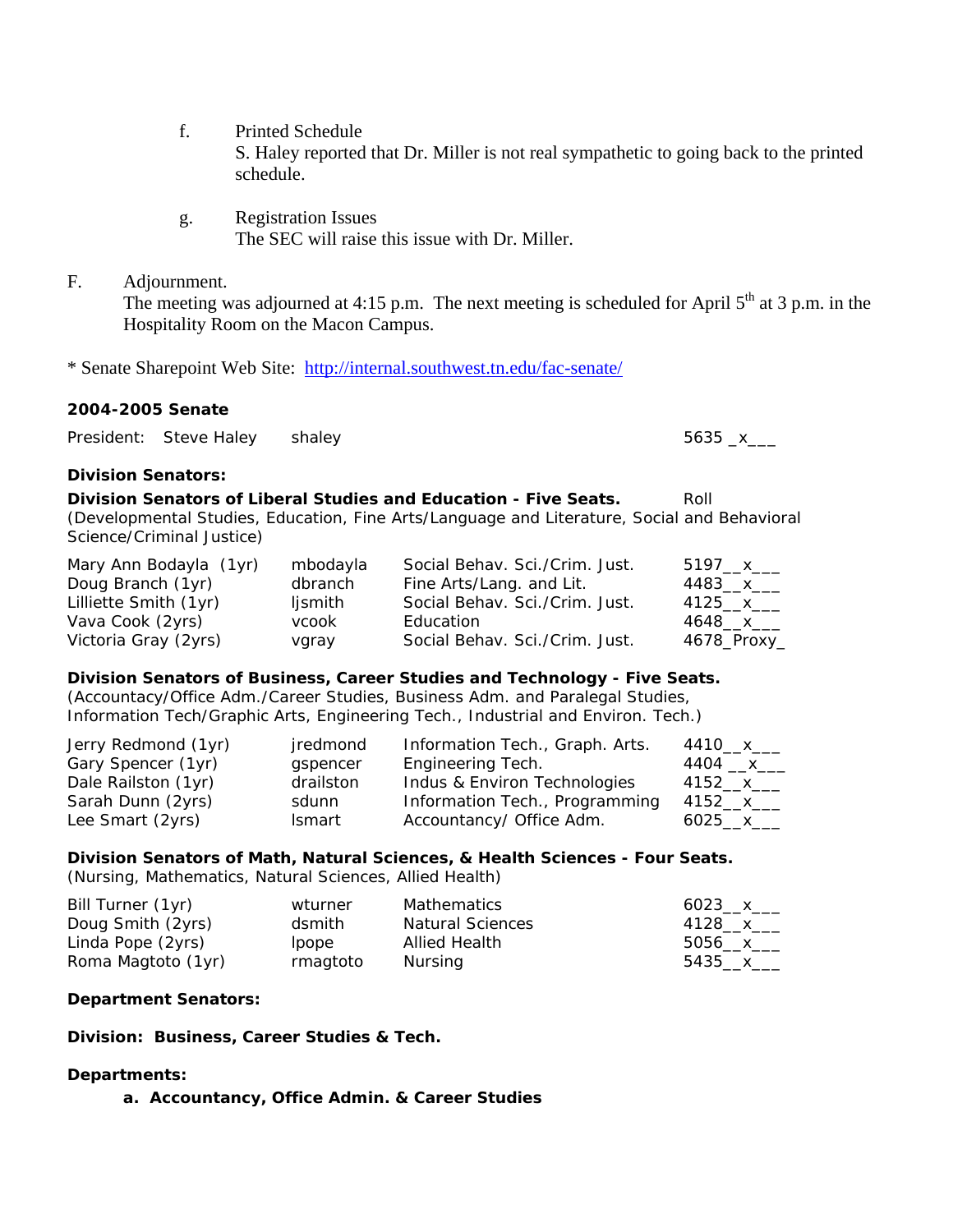- **b. Administration & Paralegal Studies**
- **c. Info. Tech. & Graphic Arts Tech.**
- **d. Engineering Technologies**

## **e. Indus & Environ Technologies**

| Leslie Peeples (1yr)    | <i>lpeeples</i> | Accountancy/ Office Adm.        | $4006 - x$      |
|-------------------------|-----------------|---------------------------------|-----------------|
| Christy Vineyard (1yr)  | ccrabtree       | Business Adm. and Paralegal St. | 4668__x___      |
| Roger Schlichter (2yrs) | rschlichter     | Information Tech./Graphic Arts  | 4144__x___      |
| Max Cutler (1yr)        | mcutler         | Engineering Tech.               | $4166$ _absent_ |
| Carl Wagner (1yr)       | cwagner         | Industrial and Environ. Tech.   | $4160$ Proxy    |

## **Division: Liberal Studies & Education**

#### **Departments:**

- **a. Developmental Studies**
- **b. Fine Arts, Languages, and Literature**
- **c. Education**

#### **d. Social & Behavioral Science/ Criminal Justice**

| Mickey Beloate (2yrs) | mbeloate   | Developmental Studies                      | 6015 x        |
|-----------------------|------------|--------------------------------------------|---------------|
| John Pritchard (2yrs) | jpritchard | Fine Arts/Language and Literature 5645_x__ |               |
| Toni Campbell (2yrs)  | tcampbell  | Education.                                 | 5353 x        |
| Clark McKinney (2yrs) | cmckinney  | Social Behav. Sci./Crim. Just              | 4574___ x____ |

# **Division: Math, Natural Sciences & Health Sciences Departments:**

## **a. Mathematics**

- **b. Natural Sciences**
- **c. Nursing**

# **d. Allied Health**

| Tamara McColgan (1yr) | tmccolgan | Mathematics             | 5530 x      |
|-----------------------|-----------|-------------------------|-------------|
| Bob Drake (1yr)       | bdrake    | <b>Natural Sciences</b> | 4501 x      |
| Loretta Regan (1yr)   | Iregan    | Nursing                 | 5447 x      |
| Delores Boland (2yrs) | dboland   | Allied Health           | 5542 absent |

• Senators are exempt from serving on other standing committees.

## **Membership of Faculty Senate Committees for 2004-2005**

**ACADEMIC MATTERS:** Sarah Dunn (**Chair**), Clarence Christian, Patsy Fancher, Ron Gephart, Lillie M. Jackson, Pat Keene, Leslie Peeples, Carl Swoboda, Sarah Warrington

**GRADE APPEALS:** Sandy Shaw (**Chair**), Larry Butts, Lisa Fuller, Steve Katz, Virginia Melvin, Sandy Shaw, Dewey Sykes, Mary Vines, Karen Webb

**FACULTY HANDBOOK:** Douglas Smith (**Chair**), Pat Foley, Tracy Freeman, Victoria Gray, Phyllis Porter, Tracy Rusco, Dagny Wright